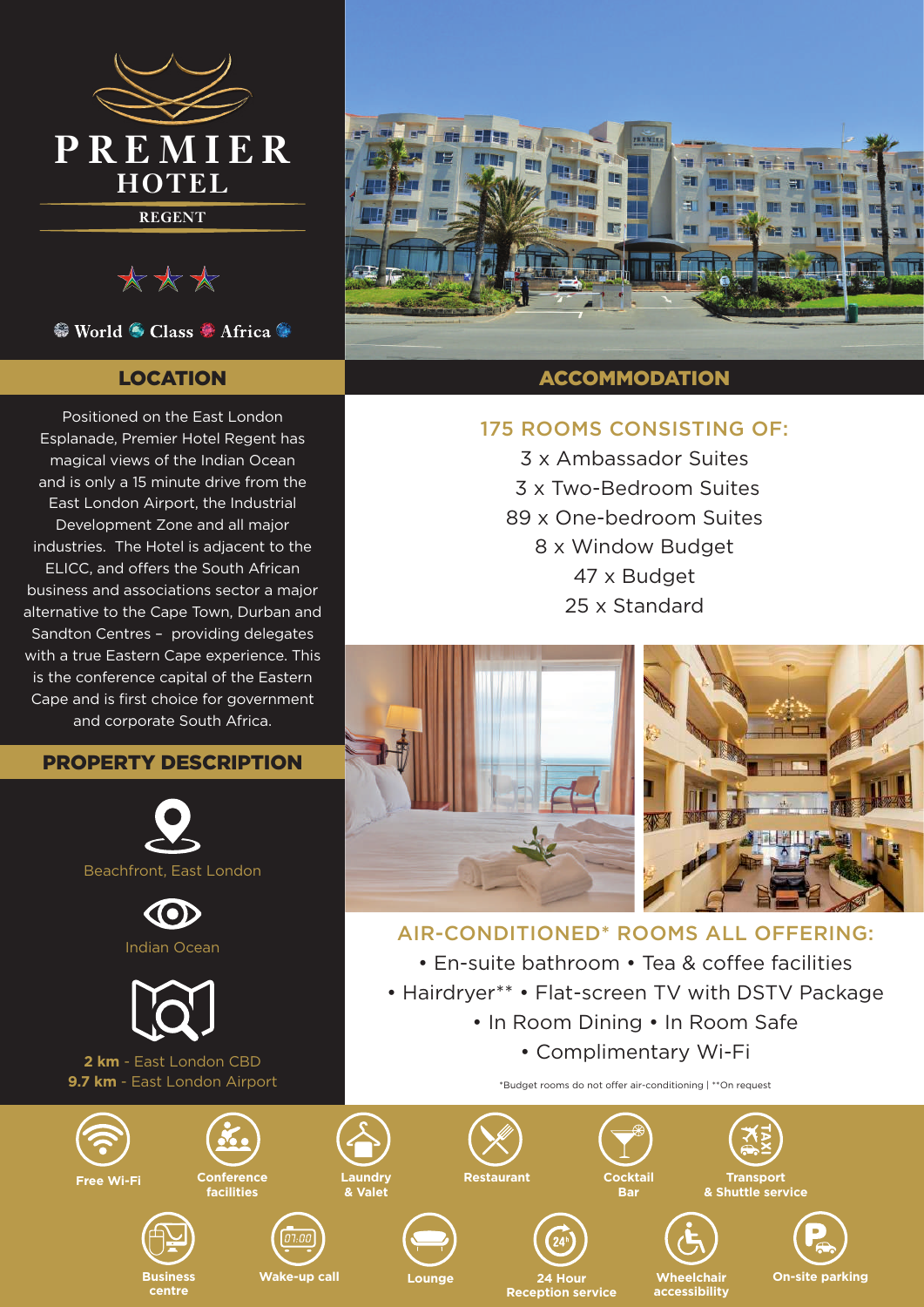

### LEISURE FACILITIES AND ATTRACTIONS

The Premier Hotel Regent is conveniently located on the East London Esplanade with direct access to two bathing beaches, the Orient and Eastern Beach, City Centre, East London Golf Club which has hosted many SA Opens, sporting stadiums. Other attractions include Premier Resort Mpongo Private Game Reserve, aquarium, eco-walks, hiking trails, shopping and the East London Museum. The iconic Nahoon Reef, reputably one of the finest surfing destinations in South Africa, is a close drive away.

### CONFERENCE AND SPECIAL EVENT EXPERIENCES

Premier Hotel Regent provides a welcoming atmosphere and its breath-taking foyer speaks of its excellence. It offers travellers an array of choices with 175 rooms; from luxury enhanced suites to elegant and comfortable standard rooms for those on-the-move travellers. Along with this, Premier Hotel Regent has the most versatile and largest conference facilities to be found within a hotel environment in the Eastern Cape being able to accommodate 400 delegates. The adjacent, award-winning ELICC features a 580-seater auditorium, exhibition hall, six multi-functional conference rooms, executive boardrooms, restaurants and bars. The various conference rooms are designed for conferencing, conventions and trade shows, and are able to accommodate up to 1500 delegates, whereas the exhibition hall can accommodate up to 2100 delegates. As the official accommodation partner of the ELICC, the two adjoining Premier hotels are the obvious choice The most versatile of East London's conference facilities can be found at the spectacular Premier Hotel Regent. It is the largest conference facility within a hotel environment in the Eastern Cape and the ideal destination for your next gathering.